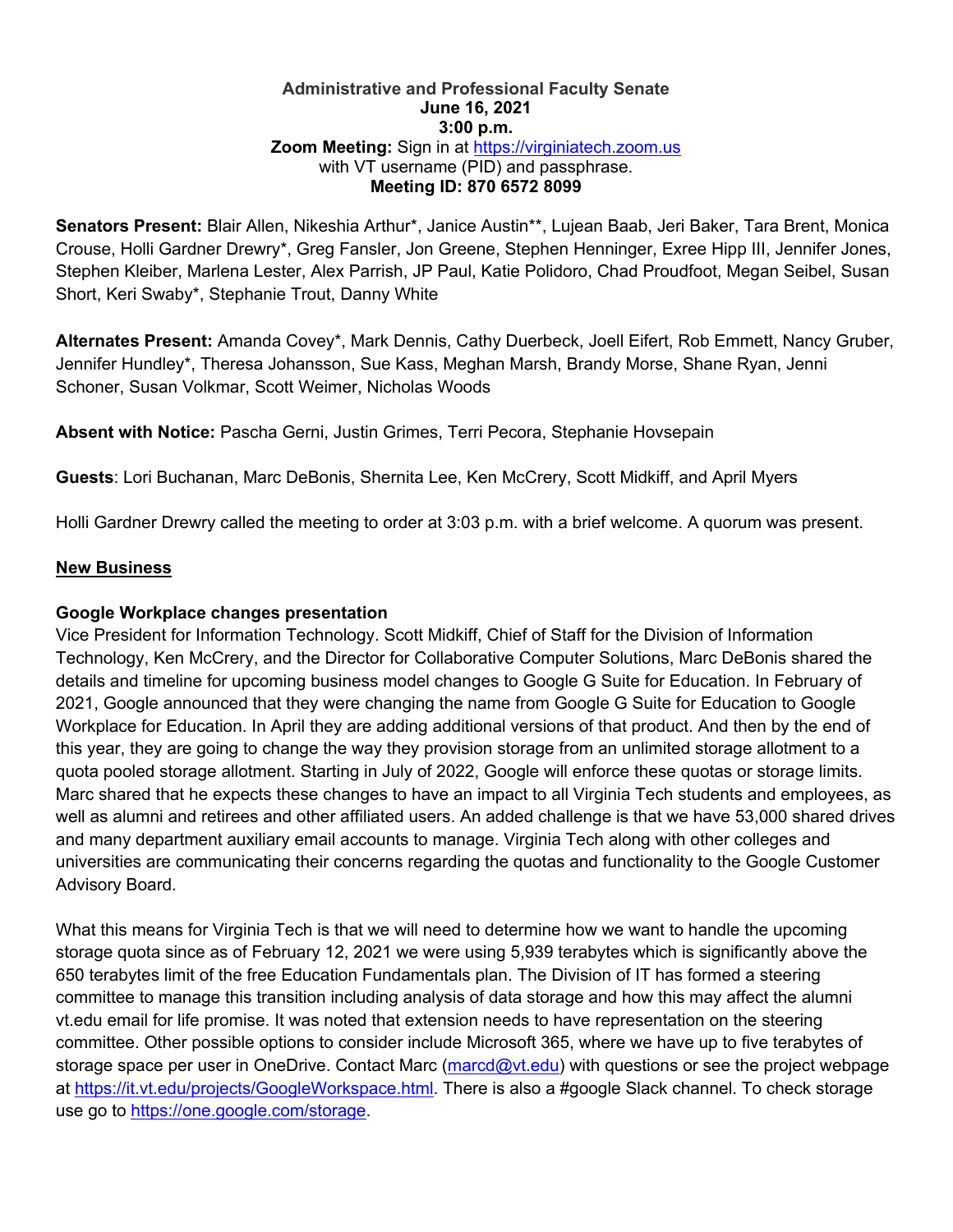## **Senate Officers Election**

In response to discussion about the place of CAPFA and the AP Faculty Senate within VT Governance, April Myers shared some history and upcoming changes that will affect the AP Faculty Senate. While the AP faculty, faculty, staff, and undergraduate and graduate student senates now serve in advisory roles this structure is expected to be changed in the coming academic year. For now, the AP Faculty Senate has the option to review any resolutions that come to university council from a commission and can provide comments on those resolutions. April is working on revisions to the University Council constitution and bylaws to incorporate the AP Faculty Senate as well as anticipated changes for the senate role and representation at University Council meetings. The current proposed University Council membership from the AP Faculty Senate are the president, vice president, secretary, and one additional AP Faculty Senator.

After considering the election process used by the faculty and staff senates and with advice from Alex Parrish, former Staff Senate President, the senators decided to use a two-step process during the next month to run the election. First there will be an option to self-nominate or to be nominated using a Google form. Senators are asked to confirm a nominee is willing to serve prior to nomination. Next the anonymous election will be held using a process similar to what was used for the senators' election this spring. In response to a question about senator's terms and their eligibility to run for office the senators agreed that anyone that is willing to serve is eligible to run regardless of if they are in a one-, two- or three-year term.

Greg Fansler shared an overview of the AP Faculty Senate officer positions as outlined in the constitution and bylaws. During the election process senators need to remember that the vice president will be ex officio the chair of CAPFA. The vice president candidates are not restricted to only current CAPFA members. But, when considering nominees for the officer positions, additional administrative AP faculty are not eligible to serve on University Council due to administrative faculty already having significant representation. Janice Austin reminded the group that CAPFA will be comprised of all senators once we finalize the transition from the current members to members appointed by the AP Faculty Senate.

Chad Proudfoot suggested that the senate should install an interim president to preside during the next month in order to have somebody in place that can lead what we're doing until the elections are completed.

Chad offered a motion that Holli Gardner Drewry serve as the interim president of the AP faculty senate and preside over the election of permanent officers to take effect by the July meeting. Second by Greg Fansler and a host of other senators. The motion passed unanimously.

## **Other Business/Discussion**

Discussion regarding filling the open senator positions from athletics (two open terms plus up to three alternates) and administration (one open term and up to three alternates). Danny White agreed to work within athletics to recruit additional senators. Holli will send Danny the athletics write-in candidates from the spring election.

Regarding openings for AP Faculty on university committees and commissions, Holli recognized April for keeping us on track to have these positions filled. Vacancies for 2021 were filled as part of the election held this spring. These positions will be appointed by the AP Faculty Senate going forward.

Blair Allen, asked about the duties and responsibilities for the staff senators themselves, one of them being the communication with their constituent areas. It was agreed that to help senators reach all AP faculty members senate meeting minutes will be forwarded to the AP faculty email list. Senators could then work from within